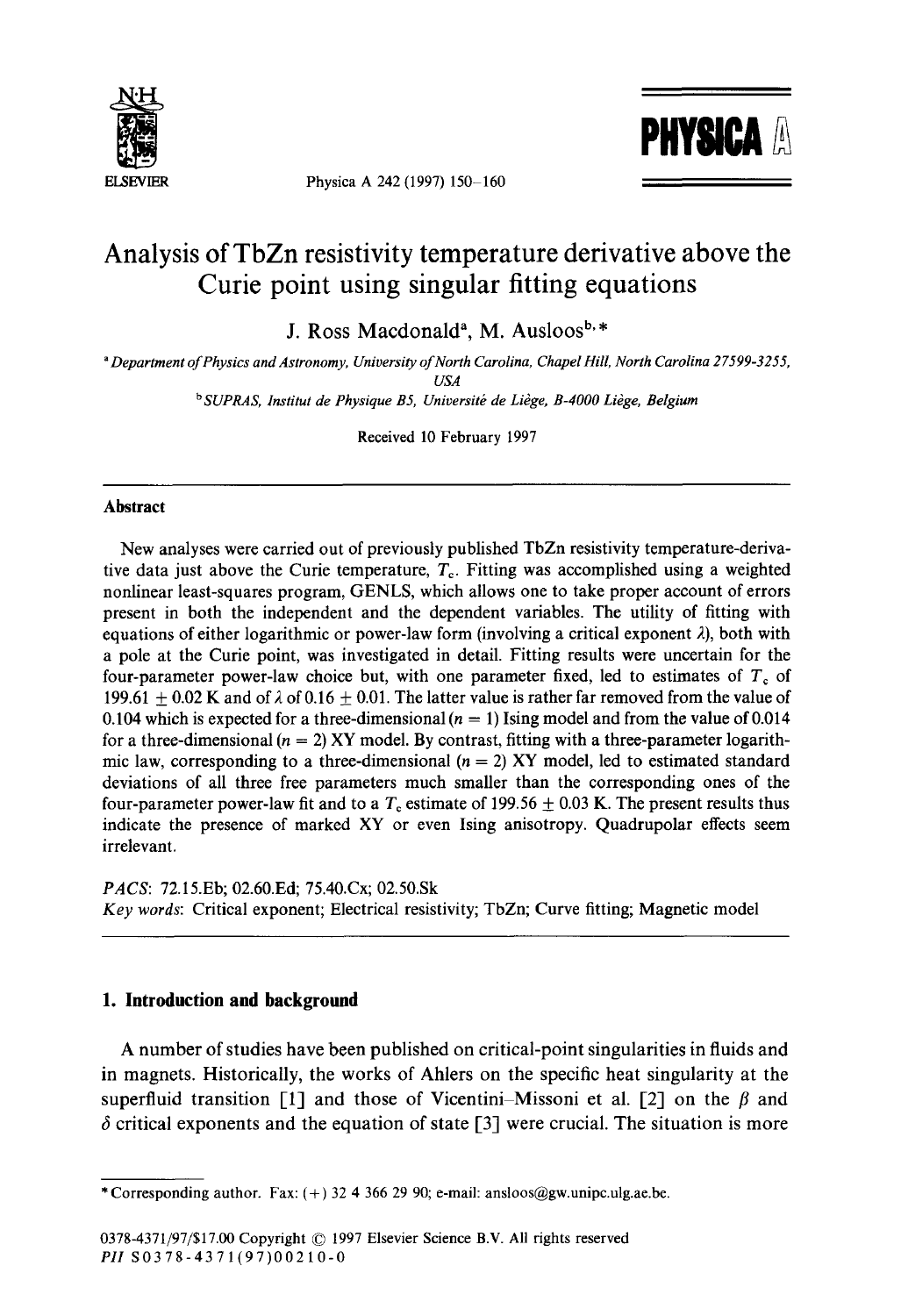complicated when the physical property remains finite on both sides of the transition temperature. This is the case of the electrical resistivity in metallic magnets, for example [4]. A "background term" has to be taken into account, with the complication that the "background" contains at least some mean field contribution from the order parameter itself below the critical temperature. Therefore, it is difficult to disentangle the truely critical singular term, one is looking for from the measured behavior. The best resort is to take the derivative of the physical property up to the order at which one obtains a divergence, the so-called  $\lambda$ -like transition. The first derivative is enough for metallic magnets [4].

Then, an analysis of the resistivity( $\rho$ )-temperature (T) data near a critical point can, in principle, yield valuable information about the origin of the phase transition. However, the problem of obtaining good estimates of the parameters of a fitting model, such as the critical temperature and the critical exponent, is not yet entirely straightforward because of the presence of the critical-point singularity itself [5]. One of the best-test cases to our knowledge lies in the excellent resistivity-temperature data for the magnetic material TbZn obtained and analyzed by Sousa et al. [6]. Some very careful painstaking work allowed them to use very closely spaced temperature values in order to numerically differentiate  $\rho$  values and obtain reliable data for the resistivity derivative,  $d\rho/dT = \rho'$ . Particular attention was devoted to the temperature region just above the Curie point,  $T_c$ .

By fitting such ( $\rho'$ , T) data to various equations which have a singularity at  $T = T<sub>o</sub>$ , one can attempt to estimate such important properties of the phase transition as its critical exponent,  $\lambda$ , and  $T_c$  itself. The above data were later re-analyzed [4,7] with different fitting equations and methods. But in none of these fittings were estimates of parameter standard deviations presented, making the choice of the most appropriate fitting equation uncertain, as well as the validity of the parameters themselves. Therefore, no definite physical conclusion could be reached concerning the orderparameter symmetry at the transition.

Fortunately, more definite conclusions are possible using a different and more powerful fitting procedure than those employed earlier. Suppose that one has carried out a new fit of precise, high-resolution data to an appropriate singular-response model (see below) one will obtain not only an estimate of  $T_c$  and of the leading singularity but also an estimate of the standard deviation,  $s_{T_c}$ . Only after this, will it then be natural to ask whether scaling corrections to the fitting model are needed when individual temperature measurements fall inside or near the range  $(T_c - s_T)$  to  $(T_c + s_{T_c})$ , where these limits involve the estimated values. Notice that such corrections have indeed been calculated previously for anisotropic (anti- and ferro-) magnetic metals by one of us [8], following an earlier analysis of the spin-spin correlation function [9]. It was found that the leading correction term involved a positive critical exponent  $\theta$ , estimated to be 0.5 [7], which would lead to a vanishing correction at the critical temperature itself.

There is, however, general agreement that the possibility of isolating a vanishingly small power-law term from a finite dominant term is questionable. Therefore, we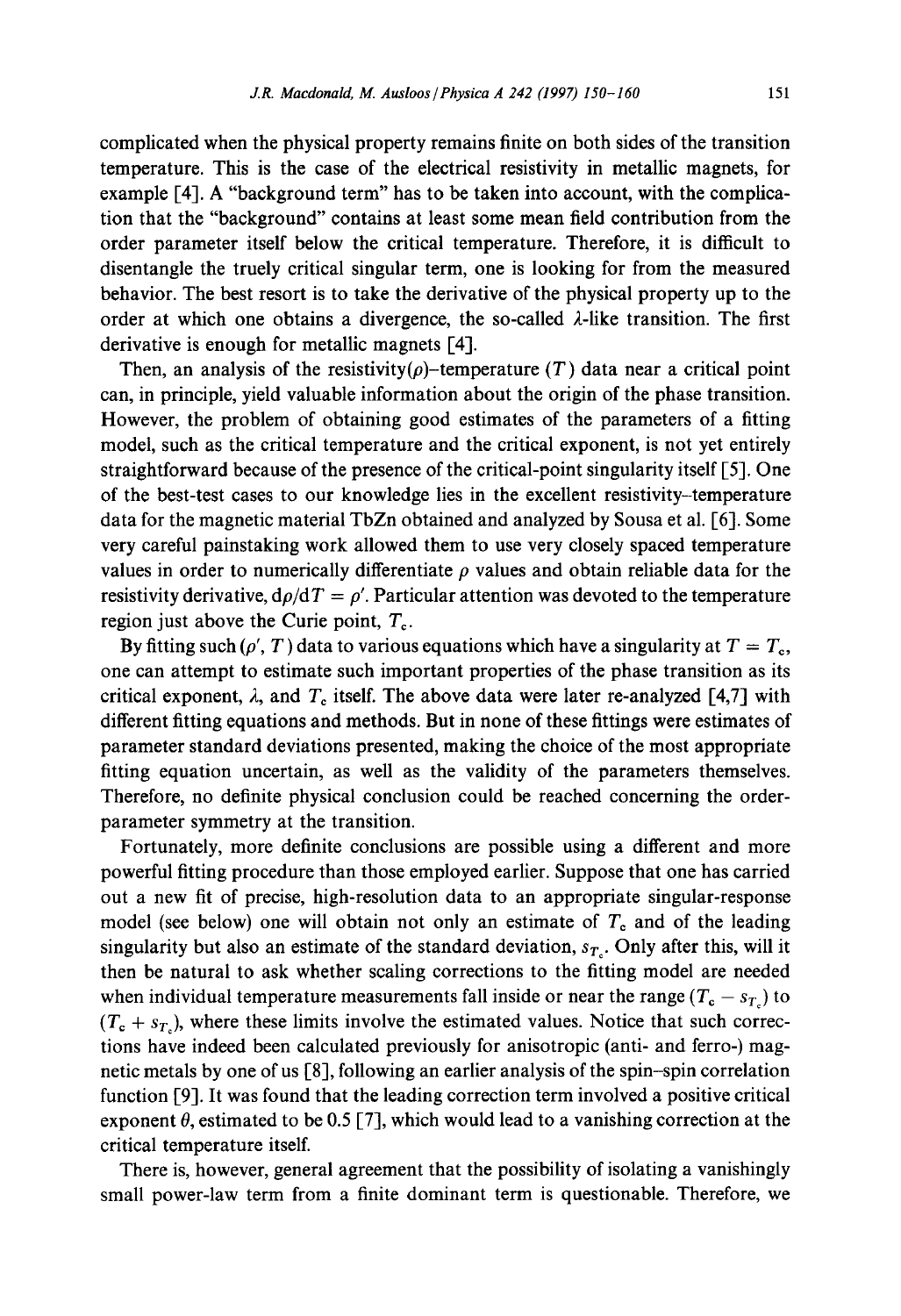avoid such an investigation of  $\theta$  here, concentrating on obtaining the first (most singular) term in  $\rho'$ . For these reasons, we have omitted any scaling corrections in the present work. Furthermore, we selected from Refs. [6,7] data, all those on the high side of (the to be estimated)  $T<sub>e</sub>$ , in order to avoid the difficulty of the treatment below  $T<sub>c</sub>$ , but we let  $T<sub>c</sub>$  to be a free parameter. Thus, the number of treated data points was not always the same depending on the initial choice of  $T_c$ .

In Section 2, we outline the method and equations used for fitting, considering a priori similar formulae, but having different arrangements of the parameters which should lead to different correlations during the optimization routine. This is not usually much investigated or discussed and thus we feel it worthwhile to stress a few points. In Section 3, we analyze the fitting results and discuss the possible symmetry of the order parameter. Section 4, serves as a conclusion.

# **2. Method**

When significant measurement errors are present in the independent variable values, here denoted as  $x_i$ , as well as in the dependent ones,  $y_i$ , it is important to use a fitting method which treats these errors together and does not ignore those in the independent variable, as does the usual least-squares fitting approach. The TbZn data were analyzed with such a bivariate method [5], but, one which did not minimize all residuals simultaneously. Instead, a sequential approach was employed which led to neither accurate least-squares minimization nor to a maximum-likelihood solution. But fitting methods exist which avoid this difficulty and yield estimates of the parameter standard deviations as well as those of the free parameters themselves.

A powerful and convenient method for treating such an "errors-in-variables" situation has recently been discussed and illustrated [10]. It has been installed in the (freely available from the authors) computer program GENLS. This weighted nonlinear least-squares program allows one to use arbitrary individual uncertainties for the x and y data values,  $s_{x_i}$  and  $s_{y_i}$ . When  $s_{x_i} = 0$  for all  $i = 1, 2, ..., N$  data values, the method reduces to ordinary weighted nonlinear least squares. Here, we shall use the GENLS program to fit the  $N = 33$  TbZn data values listed in [6,7] for the ca. one degree temperature range (199.5–200.8 K) just above  $T_c$ . The program minimizes the following objective function O of the weighted residuals  $R_{x_i}$  and  $R_{y_i}$ ,

$$
O = \sum_{i=1}^{N} \left\{ \left[ (x_i - X_i)/s_{x_i} \right]^2 + \left[ (y_i - Y_i)/s_{y_i} \right]^2 \right\} = \sum_{i=1}^{N} \left\{ \left[ R_{x_i} \right]^2 + \left[ R_{y_i} \right]^2 \right\}, \tag{1}
$$

where the  $X_i$ 's and  $Y_i$ 's are adjusted values of the variables [10]. The standard deviation of the fit,  $s_F$ , is calculated from the final converged value of this weighted sum of squares,  $O = O_c$ , as  $s_F = [O_c/D]^{1/2}$ , where  $D \equiv N - F$  is the number of degrees of freedom and  $F$  is the number of free fitting parameters [10]. When values of  $s_{x_i}$  and  $s_{y_i}$  are used, which at best take account of the actual expected errors in the data,  $s_F$  should be close to unity.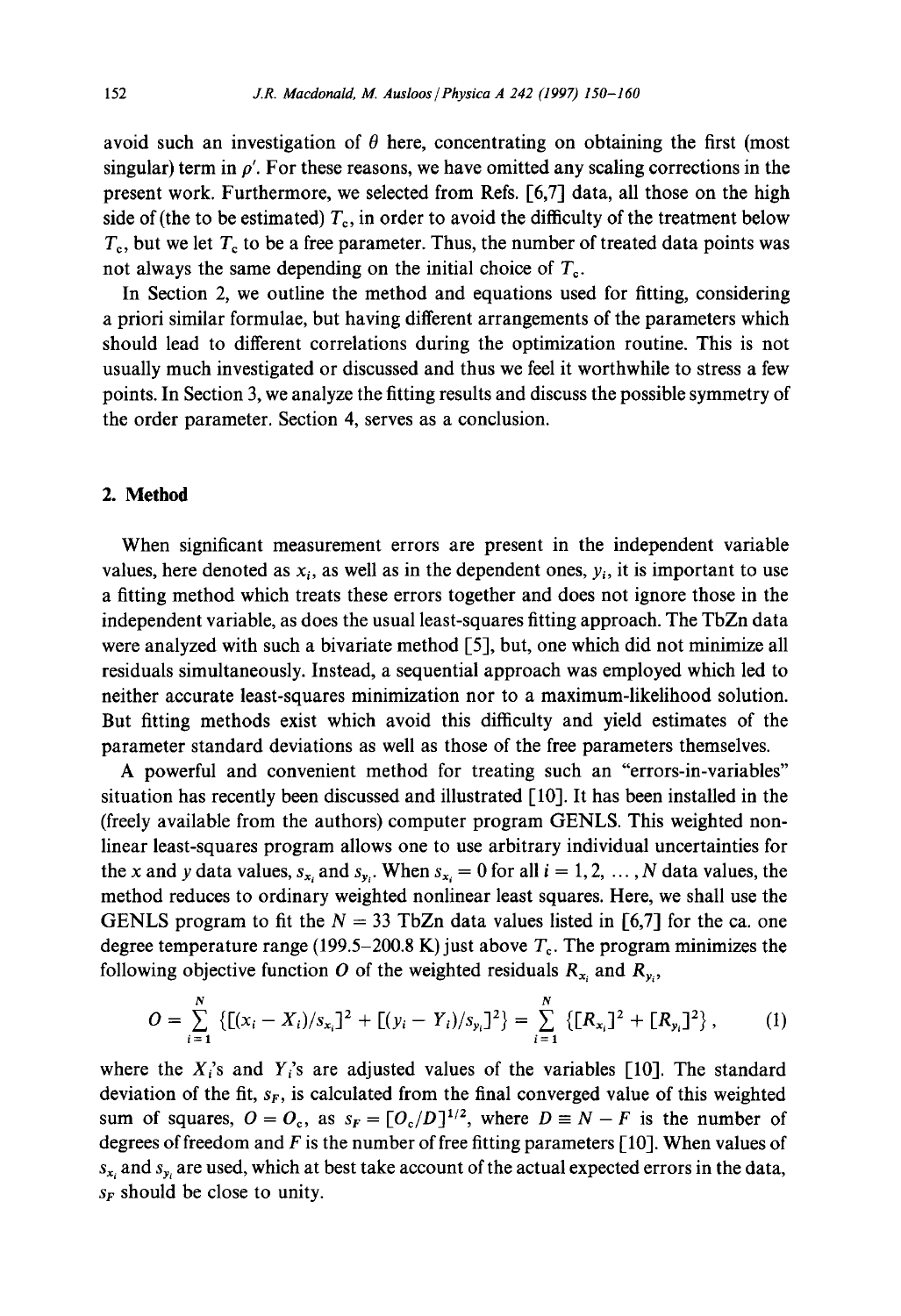The three singular equations which have been used earlier  $[5-7]$  to fit the TbZn $\rho'$ data will be expressed here in terms of the same adjusted variable  $\rho'$  and the adjusted dimensionless temperature variable,  $x \equiv T/T_0$ , where  $T_0$  is conveniently set to 1 K. Then the magnitude of  $T_c$  is given by  $x_c \equiv T_c/T_0$ . The three equations previously used for the temperature region above  $T_c$  are

$$
\rho' = \rho + (q/\lambda) \left[ 1 - |(x - r)/r| \right]^{-\lambda},\tag{2}
$$

$$
\rho' = \rho + q \left[ \left[ \frac{x - r}{r} \right] \right]^{-\lambda},\tag{3}
$$

where we recall that we do not consider scaling corrections, and

$$
\rho' = \rho + q \ln \left[ \left| (x - r) \right| \right],\tag{4}
$$

where  $r = x_c$ . We have also investigated the utility of fitting with the following three variants of Eq. (4):

$$
\rho' = \rho + q \ln \left[ \left| (x - r)/r \right| \right],\tag{4a}
$$

$$
\rho' = q \ln [p/|(x-r)|], \qquad (4b)
$$

and

$$
\rho' = q \ln \left[ \frac{pr}{(x - r)} \right]. \tag{4c}
$$

These equations are clearly all equivalent to Eq. (4) as far as their functional dependence is concerned, so they should all yield exactly the same fits (same residuals). However, the different arrangements of the parameters lead to different correlations between them when they are used to fit the same data set. That arrangement which leads to the smallest correlations is generally the one which yields the smallest parameter standard deviation estimates, the best choice.

In some of the earlier works, the dependent variable was taken as  $\rho' / \rho_c$ , where  $\rho_c = \rho(T_c)$ , instead of  $\rho'$ . The p and q parameter values obtained here with the choice of  $\rho'$  can be converted to those appropriate for the other choices by dividing them by  $\rho_c = 84.4922 \,\mu\Omega \text{cm}$ , i.e. the value at  $T = 199.556 \text{ K} \approx T_c$ .

## **3. Fitting results**

Besides obtaining some information on the nature of the order parameter symmetry through the related critical exponents, we are concerned with testing two general hypotheses: first, whether the errors-in-variables fitting approach is needed for the present data, and second, whether one of the fitting models can be reasonably judged as more appropriate than the others. Conclusions will be based on a comparison of fitting values of  $s_F$  and on comparisons of parameter relative standard deviation (RSD) estimates. Our main GENLS fitting results are listed in Table 1. For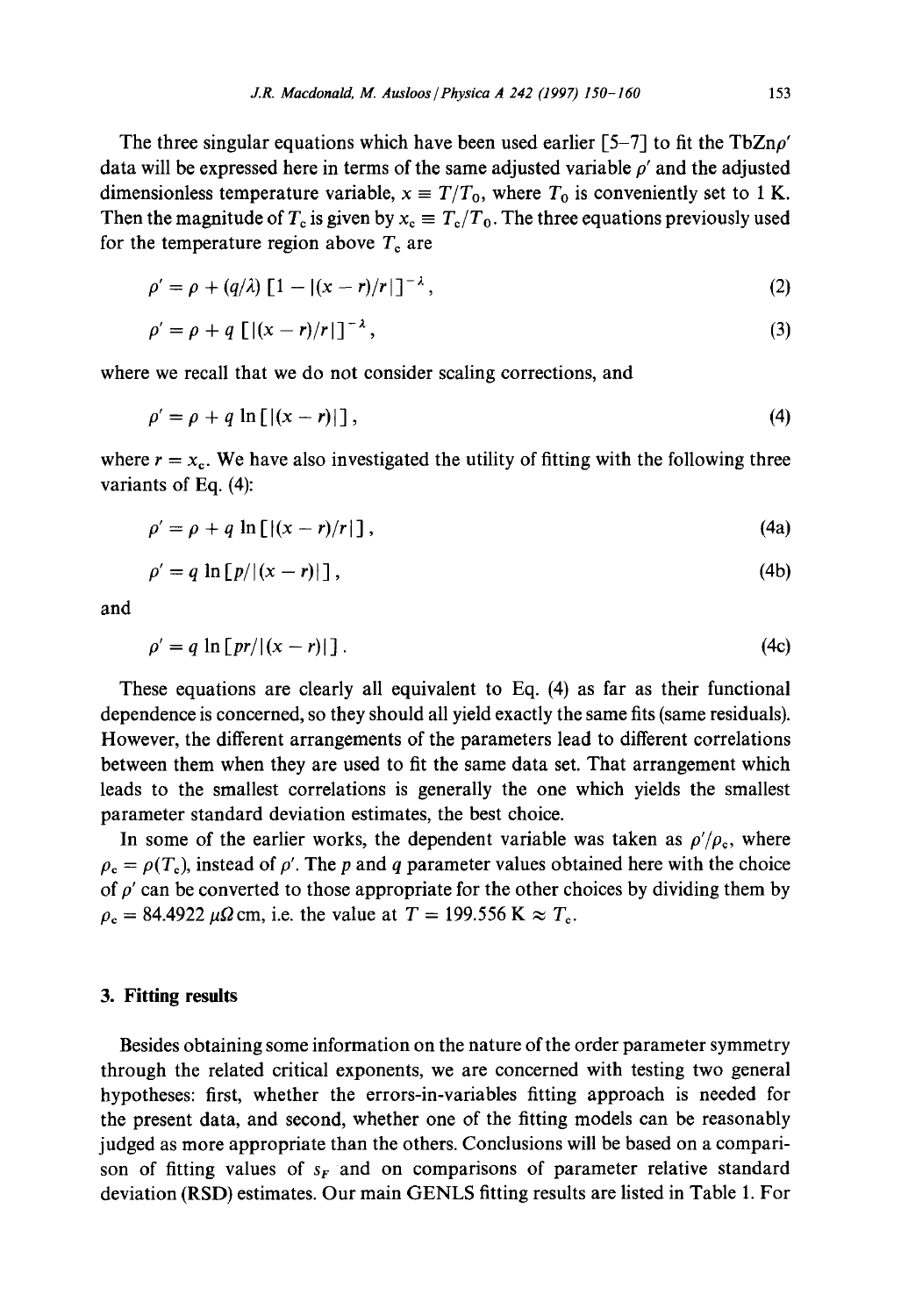| ី<br>ក្នុង |     |                | S,             | S.                                                                                                                        |                                                                                                                                                           |                                                                                                                                                                       | $P_3 = T_c/T_0$                                                                    | $P_4 = \lambda$                    |
|------------|-----|----------------|----------------|---------------------------------------------------------------------------------------------------------------------------|-----------------------------------------------------------------------------------------------------------------------------------------------------------|-----------------------------------------------------------------------------------------------------------------------------------------------------------------------|------------------------------------------------------------------------------------|------------------------------------|
|            |     |                |                | $8.84 \times 10^{-3}$                                                                                                     |                                                                                                                                                           |                                                                                                                                                                       | $99.613 \pm 0.082$                                                                 |                                    |
|            |     |                |                | $8.84 \times 10^{-3}$                                                                                                     | $-0.70 \pm 0.74$<br>0.95 $\pm$ 1.04                                                                                                                       |                                                                                                                                                                       |                                                                                    | $0.163 \pm 0.246$<br>0.163 ± 0.246 |
|            |     |                |                |                                                                                                                           |                                                                                                                                                           | $\begin{array}{rl} 0.27 & \pm 0.36 \\ - 1.646 & \pm 0.312 \\ - 0.1139 \pm 0.0084 \\ - 0.1139 \pm 0.0085 \\ - 0.1139 \pm 0.0085 \\ - 0.0970 \pm 0.0144 \\ \end{array}$ | $\begin{array}{c} 199.613\pm0.082\\ 199.556\pm0.028\\ 199.556\pm0.028 \end{array}$ |                                    |
|            |     |                | ğ              |                                                                                                                           | $\begin{array}{c} 0.2612 \pm 0.0031 \\ 0.2612 \pm 0.0031 \\ 0.2678 \pm 0.0062 \\ 0.2678 \pm 0.0062 \\ 0.2621 \pm 0.0036 \\ 0.2621 \pm 0.0031 \end{array}$ |                                                                                                                                                                       |                                                                                    |                                    |
|            | E   |                | 501            |                                                                                                                           |                                                                                                                                                           |                                                                                                                                                                       |                                                                                    |                                    |
|            | 17A |                | $\overline{0}$ |                                                                                                                           |                                                                                                                                                           |                                                                                                                                                                       | $199.591 \pm 0.034$<br>199.562 $\pm 0.029$                                         |                                    |
|            |     | 0000           | 50             | $\begin{array}{l} 8.735 \times 10^{-3} \\ 0.8735 \\ 0.8707 \\ 0.8707 \\ 0.8688 \\ 0.8733 \\ 0.8733 \\ 0.8447 \end{array}$ |                                                                                                                                                           | $0.1139 \pm 0.0083$                                                                                                                                                   | $99.556 \pm 0.028$                                                                 |                                    |
|            |     | $\overline{5}$ | 501            |                                                                                                                           | $0.2612 \pm 0.0034$                                                                                                                                       | $0.1141 \pm 0.0089$                                                                                                                                                   | $.99.555 \pm 0.031$                                                                |                                    |

Table 1<br>Results of fitting  $d\rho/dT$  vs. T data for TbZn using the GENLS errors-in-variables nonlinear least-squares fitting procedure for three different singular Results of fitting *dp/dT* vs. T data for TbZn using the GENLS errors-in-variables nonlinear least-squares fitting procedure for three different singular

Notation is defined in text, nd here  $\pm$  indicates that the quantity on the left is an estimate of that on the right. Notation is defined in text, nd here  $\pm$  indicates that the quantity on the left is an estimate of that on the right.

J.R. Macdonald, M. Ausloos / Physica A 242 (1997) 150-160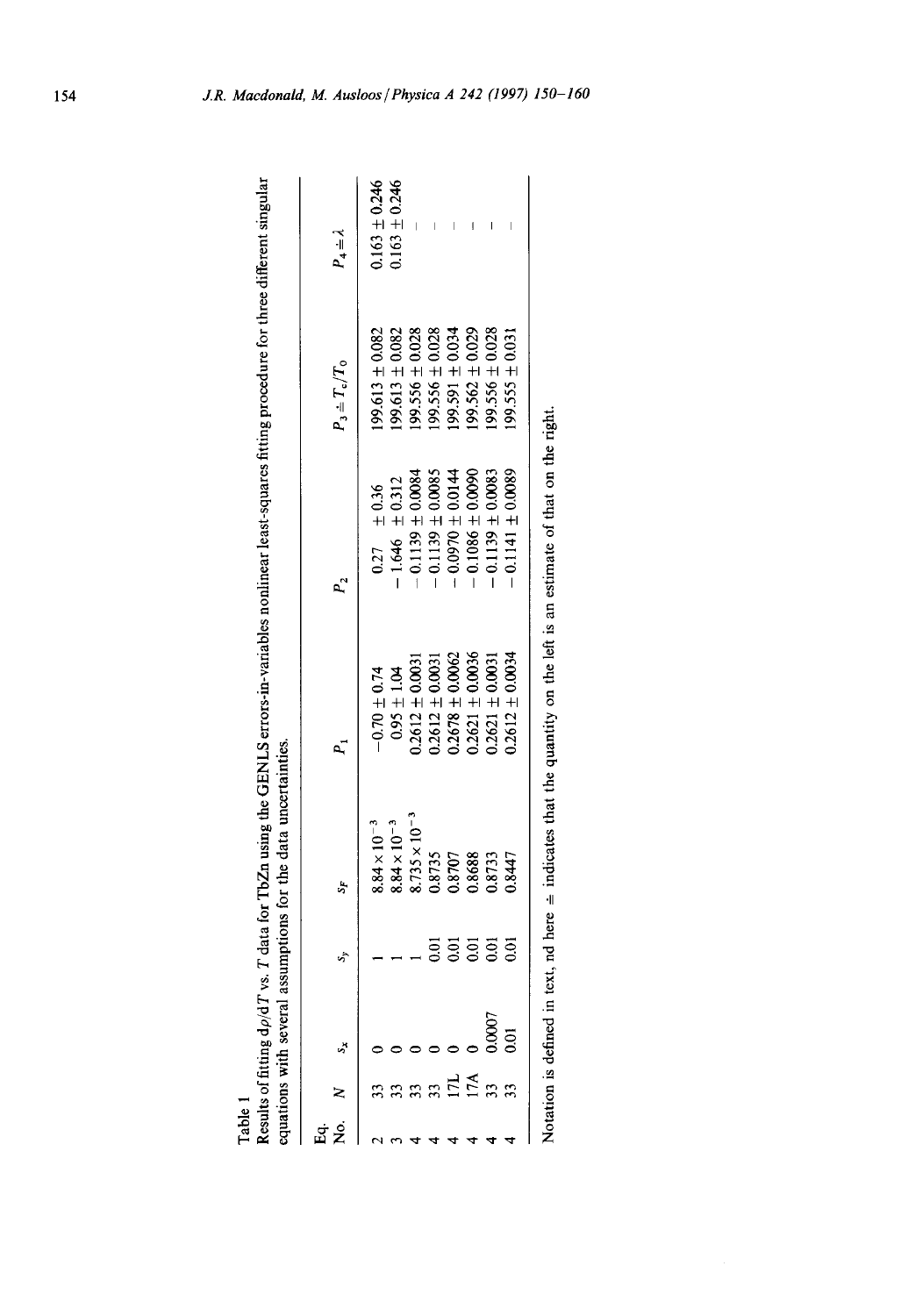comparison purposes, some estimated parameter values and their estimated standard deviations have been listed with more significant figures than are justified by the results. The first three fits were carried out using ordinary unweighted (i.e., unityweighted) nonlinear least squares.

There is no series or renormalization group analysis for the critical exponent  $\lambda$  of  $\rho'$ near  $T_c$ . From the work of Fisher and Langer [11], it can be expected that the critical exponent characterizing  $\rho'$  in magnetic materials like TbZn is the same as that for the specific heat, i.e.  $\alpha$ . The specific-heat exponent can be roughly estimated from contour plots given in Ref. [12] or from recent new results.

#### *3.1. Power-law fits*

The Eq. (2) results presented in Table 1 show that the data lead to a significant parameter estimate here is only for  $T_c$  (i.e., only for parameter r is its RSD, the magnitude of the ratio  $s_r/r$ , less than unity). As we shall see from the subsequent fits, even this estimate is quite rough. The situation is a little better for the Eq. (3) fitting, since the new q parameter estimate is statistically significant. But it is clear from the large standard deviation of  $\lambda$  that it cannot be distinguished from zero on a statistical basis, in accordance with earlier analyses [5-7]. If  $\lambda$ was in fact close to zero, this would suggest that the system acts like a threedimensional (3D) XY system with an  $(n = 2)$  3D order parameter according to [12,13]. In fact,  $\lambda = 0.014$  when derived from more recent work [14] and using the Josephson equality [3]. Some specialists think that for this 3D XY case  $\alpha$ , thus  $\lambda$  could be small and negative [15].

The small values of  $s_F$  in lines 1-3 of the table show that the choice  $s_y = 1$  is inappropriate for the present data. Although  $p$  is extremely uncertain here, when it is held fixed at its converged value and a new fit is carried out, the q, r, and  $\lambda$  parameter estimates remain essentially the same but their estimated standard deviations become 0.084, 0.017, and 0.0096, all of which should be considered as significant values. Thus, although the need to fix  $p$  in order to obtain significant estimates for the other parameters is unfortunate and greatly reduces the credibility of these estimates, the results nevertheless suggest that the new  $\lambda$  estimate of 0.1635  $\pm$  0.0096 may not be completely meaningless.

A positive value ca. 0.1 for  $\alpha$  or  $\lambda$  can be estimated to correspond to 3D anisotropic (so-called XYZ) magnets [16,17]. The 3D Heisenberg magnet has  $\alpha$  near  $\frac{1}{8}$ . The line of constant  $\lambda = 0.16$  ( $\approx \frac{1}{6}$ ) is not shown in Ref. [12] but can be estimated to correspond to a system with an order parameter having a symmetric between zero and unity, the latter like an Ising model. For a three-dimensional Ising-like system, corresponding to an  $(n = 1)$  3D order parameter should then be  $\lambda = 0.104$  [18]. This 0.104 value derived from high-temperature series expansion agrees better with field-theoretic-method values which yield  $\lambda = 0.10$  to 0.11 [9,19].

Before leaving power-law fitting, another physical possibility needs consideration. If quadrupolar as well as dipolar effects were present and important, one would expect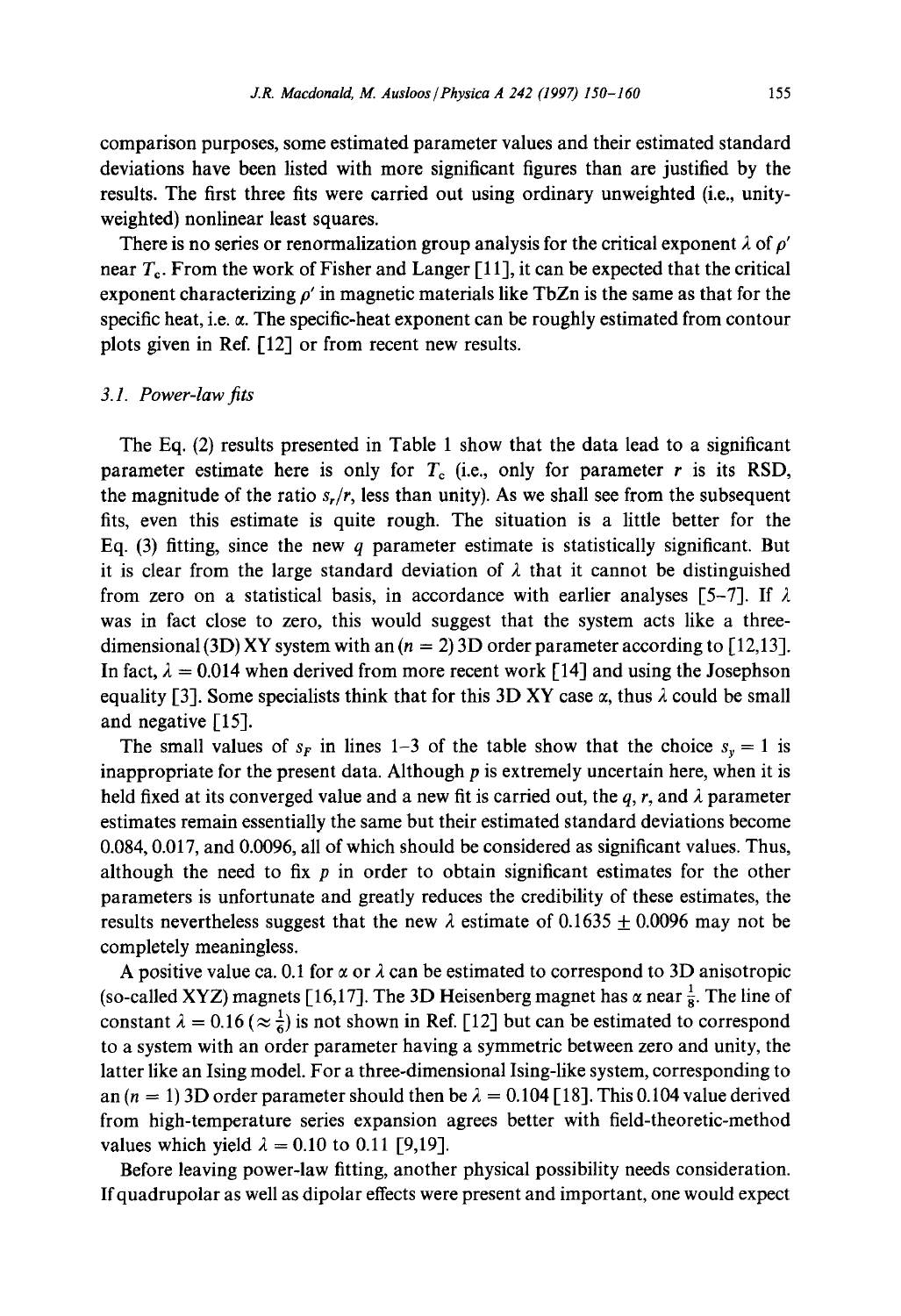a negative  $\alpha$ , i.e.  $\lambda = -\frac{1}{3}$  for an order parameter with  $n = 4$  in 3D [12]. Thus, it is worthwhile to investigate the case of  $\lambda < 0$  (see also the above remark on the 3D XY model). We found that fitting using Eq. (3) (or Eq. (2)) with  $\lambda$  free but constrained to be negative did not converge, even with very large number of iterations. On the other hand, when  $\lambda$  was positive and fixed at  $\frac{1}{3}$ , convergence was rapid and led to the Eq. (3) estimates  $p = 0.106 \pm 0.036$ ,  $q = 0.0656 \pm 0.0069$ , and  $r = 199.42 \pm 0.04$ , with a value of  $s_k$  of  $8.9 \times 10^{-3}$ . We see that p is not very well determined here; the value of r is not as plausible as the other estimates of this quantity; and the  $s_F$  value is larger than  $s_F$ values associated with the other fits. These results suggest that it is unlikely that quadrupole effects are important above  $T<sub>c</sub>$  for the electrical resistivity behavior of the present material, in contrast to the region below  $T<sub>c</sub>$  as seen in the specific heat or the magneto-elastic effects [20-22].

Although, all the above results were obtained using ordinary nonlinear least squares, it turns out, as discussed below, that errors-in-variables fitting with plausible non zero values of both  $s_x$  and  $s_y$  do not lead to smaller estimated standard deviations and is thus an unnecessary complication for the present data.

#### *3.2. Logarithmic-law fits*

In view of the small value of estimated standard deviations derived in the previous paragraphs, it is worthwhile to investigate the constrained case, i.e.  $\lambda$  strictly equal to zero, corresponding to a log law (Eq. 4), which has in fact one less parameter available for the fit. The first fit with Eq. (4) shows that although  $s_F$  is only slightly reduced compared to the value obtained with Eqs. (2) and (3), all the three free parameters of Eq. (4) are now very well determined by the data. Thus, one cannot depend very much here on  $s_F$  values alone in picking an appropriate fitting equation. The next results in the table for Eq. (4) fitting used the weighting choice  $s_x = 0$  and  $s_y = 0.01$ . The value of 0.01 was employed earlier [4] and is relatively consistent with the  $\rho'$  experimental accuracy estimate of 1% of Sousa et al. [6] for these data. Although the change of  $s_x = 0$  and  $s_y = 1$  to  $s_x = 0$  and  $s_y = 0.01$  for Eq. (4) fitting in lines three and four of the table can only chance the value of  $s_F$  proportionately, as shown, the line-3 results are included for direct comparison with those above and the line-4 results for comparison with those below. Notice that using  $s_y = 0.01$  leads to  $s<sub>F</sub>$  values much closer to unity, further confirming this choice as a plausible one. Fits using Eqs. 4(a)-4(c) (not shown), led to  $s_p$  values over ten times larger than that for the Eq. (4) fit (line-4 in the table), confirming the latter as the more appropriate choice.

In order to obtain some idea of the stability of estimates obtained with Eq. (4) fitting, further fits were carried out using only the first 17 values above  $T_c$  (marked 17L) in the table) and for the 17 points starting with the one closest to  $T_c$  and omitting the subsequent even points (marked 17A in the table). Although the parameter standard deviation estimates are somewhat larger, the parameter estimates mutually agree to within one of their own standard deviations or better, indicating excellent stability.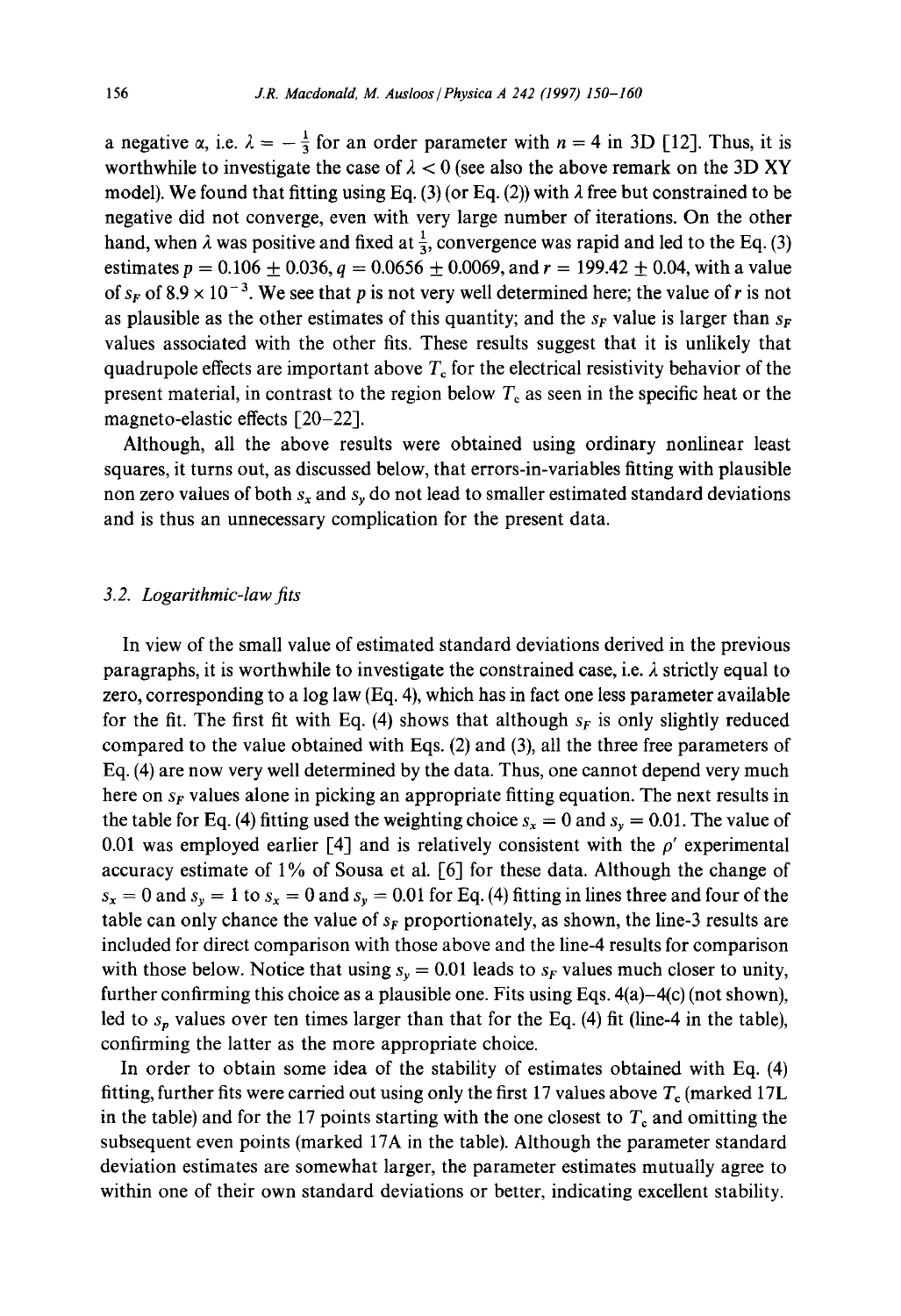## *3.3. Weighting considerations*

Thus far, we have dealt with constant weighting uncertainties. But GENLS allows one to use power-law variable uncertainties. We therefore carried out Eq. (4) fits with  $N = 33$  and  $s_x = 0$  and  $s_y = (Y_i)^z$ , where  $z = 1$  gives proportional weighting and  $z = 0.5$  is appropriate for integer data with Poisson-distributed errors [10]. Fitting with several different values of z showed that best results were obtained as  $z \rightarrow 0$ , leading to constant unity weighting. This is contrary to the hypothesis introduced earlier following Sousa et al. [4] (private communication) that the precision of the data was likely to be varying over the temperature run. See also the discussion of residuals presented below.

Finally, the last two lines in the table, whose results should be compared to those of the fourth line from the top, show the results of error-in-variables fitting runs using the fixed  $s_x = 0.0007$ ,  $s_y = 0.01$  and  $s_x = 0.01$ ,  $s_y = 0.01$  uncertainty values. The 0.0007 value, as well as even smaller values, have been employed in the earlier bivariate analysis [4], where discussion of these  $s_x$  choices may be found. The next to last line in the table shows that the accurate solution using  $s_x = 0.0007$ ,  $s_y = 0.01$  is essentially indistinguishable from that with  $s_x = 0$ ,  $s_y = 0.01$ . Thus, the likely errors in the temperature measurements are evidently sufficiently small to be completely neglected, allowing ordinary nonlinear least-squares fitting to be used for the present data values.

This result is an a posteriori strong evidence of the excellence of the Sousa et al. data [6]. If the errors in temperature were, in fact, very much greater, so that the choice  $s_x = 0.01$ ,  $s_y = 0.01$  were appropriate, one would find the results shown in the last line of the table. Even with this much larger choice for  $s_x$ , one sees that the parameter estimates and their estimated standard deviations are scarcely changed.

#### **4. Conclusions**

In fitting the present singular equations with the TbZn data, it was found necessary to use very stringent iterative convergence criteria in order to obtain consistent estimates of parameter standard deviations and parameter correlation coefficients. Much less stringent conditions were needed just to obtain consistent parameter estimates. In nonlinear least-squares calculations of this kind, the standard deviation and correction estimates are obtained by linearization around final converged conditions and are associated with the elements of the inverse of the design matrix of the problem [23]. They are thus approximations, and ones which may be particularly poor for the correlations since they are calculated from off-diagonal elements of the matrix. Nevertheless, it is worth quoting the correlations estimated from Eq. (4) fitting and with the choices  $s_x = 0$ ,  $s_y = 0.01$ ,  $s_x = 0.0007$ ,  $s_y = 0.01$ , and  $s_x = 0.01$ ,  $y = 0.01$ . Let us identify the correlation between the mth and nth parameters as  $C_{mn}$ . Then the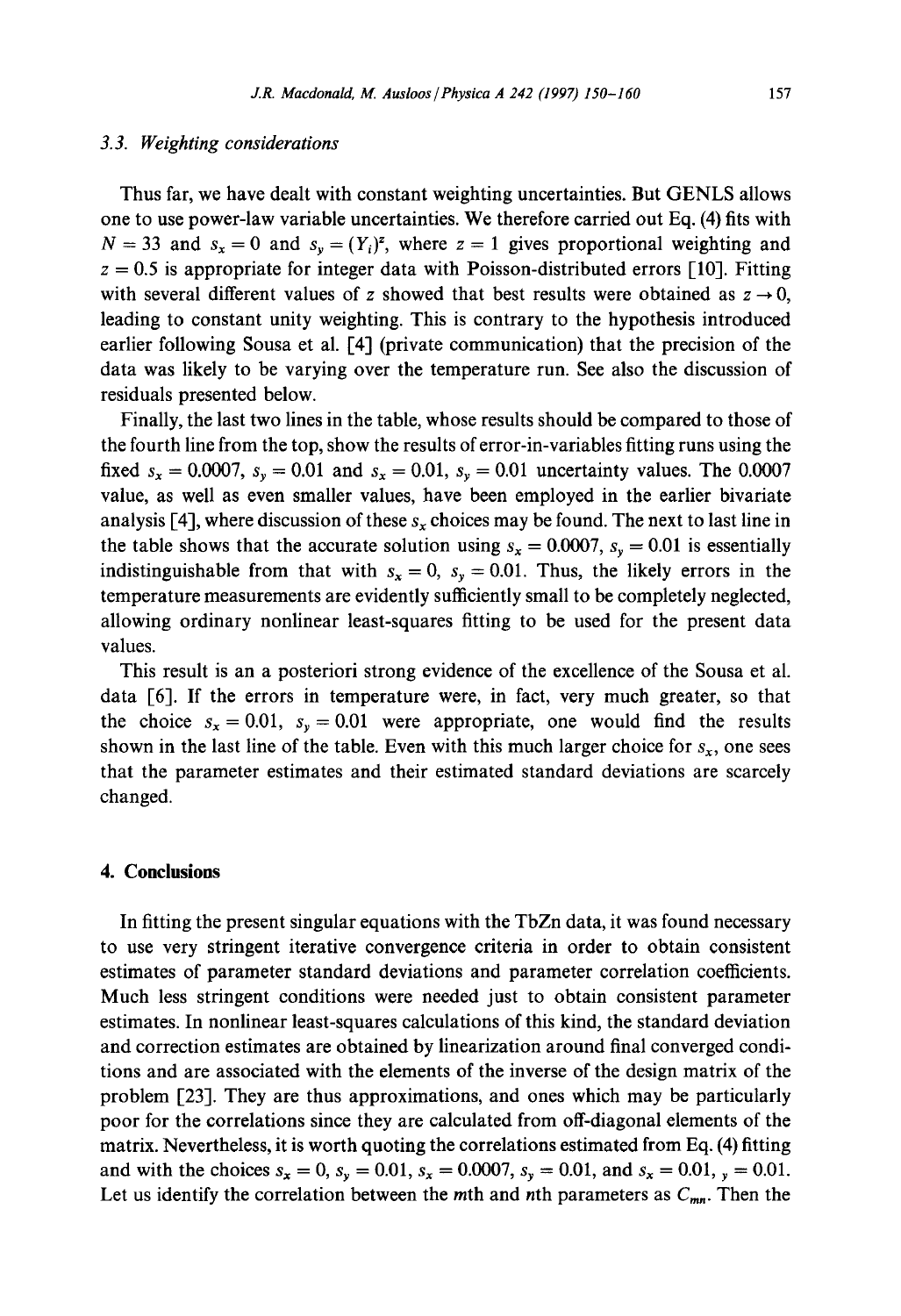$C_{12}$ ,  $C_{13}$ , and  $C_{23}$  correlation estimates were 0.56, -0.74, and 0.95; -0.57, -0.74, and 0.95; and  $-0.62$ ,  $-0.79$ , and 0.95, respectively. They have the same signs and are comparable in magnitude to the Monte-Carlo values obtained earlier [4]. For the  $s_x = 0.0007$ ,  $s_y = 0.01$  weighting choice, the correlation between the x and y residuals was found to be 0.81.

Fig. 1 shows the actual  $R_v$ , residuals obtained with the  $s_x = 0$ ,  $s_y = 0.01$  weighting choice compared to the  $R_{x_i}$  and  $R_{y_i}$  residuals obtained with the  $s_x = 0.01$ ,  $s_y = 0.01$ values. Note the relative smallness of the  $R_{x_i}$  values even with this much-too-large value for  $s_x$  and note also that, except at the low-temperature end of the range, the  $R<sub>v</sub>$ , residuals are virtually identical for the two weighting choices. Examination of the  $R_{v_i}$  values shows no apparent trend of their magnitudes with T. Thus, to a good approximation the data involve errors with constant variance and are thus homoscedastic.

Therefore, the present choice of constant  $s_x$  and  $s_y$  values is indeed appropriate. No  $R_{x_i}$  values are shown for the  $s_x = 0.0007$  choice since they are more than ten times smaller than those shown. A cumulative normal probability plot of the  $s_x = 0$ ,  $s<sub>y</sub> = 0.01$  and  $R<sub>y</sub>$ , values indicated that, to an excellent approximation, these values were sampled from a normal probability distribution. Therefore from the results in the table that  $T_c/T_0 \approx 199.556 \pm 0.028$ , one can conclude that in similar replications of the experiment there would be a 68% chance that an estimate of  $T_c/T_0$  would fall in the range 199.53-199.59.

The present analyses do not allow a more precise estimate of  $T_c/T_0$  to be obtained. The estimates of the critical temperature obtained here are, fortunately, consistent



Fig. 1. Weighted residuals, obtained from fits with Eq. (4), vs. unadjusted temperature values. The data uncertainties  $(s_x, s_y)$  were  $s_x = 0$ ,  $s_y = 0.01$  for the  $R_y$  residuals (open circles), and  $s_x = 0.01$ ,  $s_y = 0.01$  for the  $R<sub>y</sub>$  residuals (asterisks) and  $R<sub>x</sub>$  residuals (bullets). The lines connecting points are included solely to guide the eye.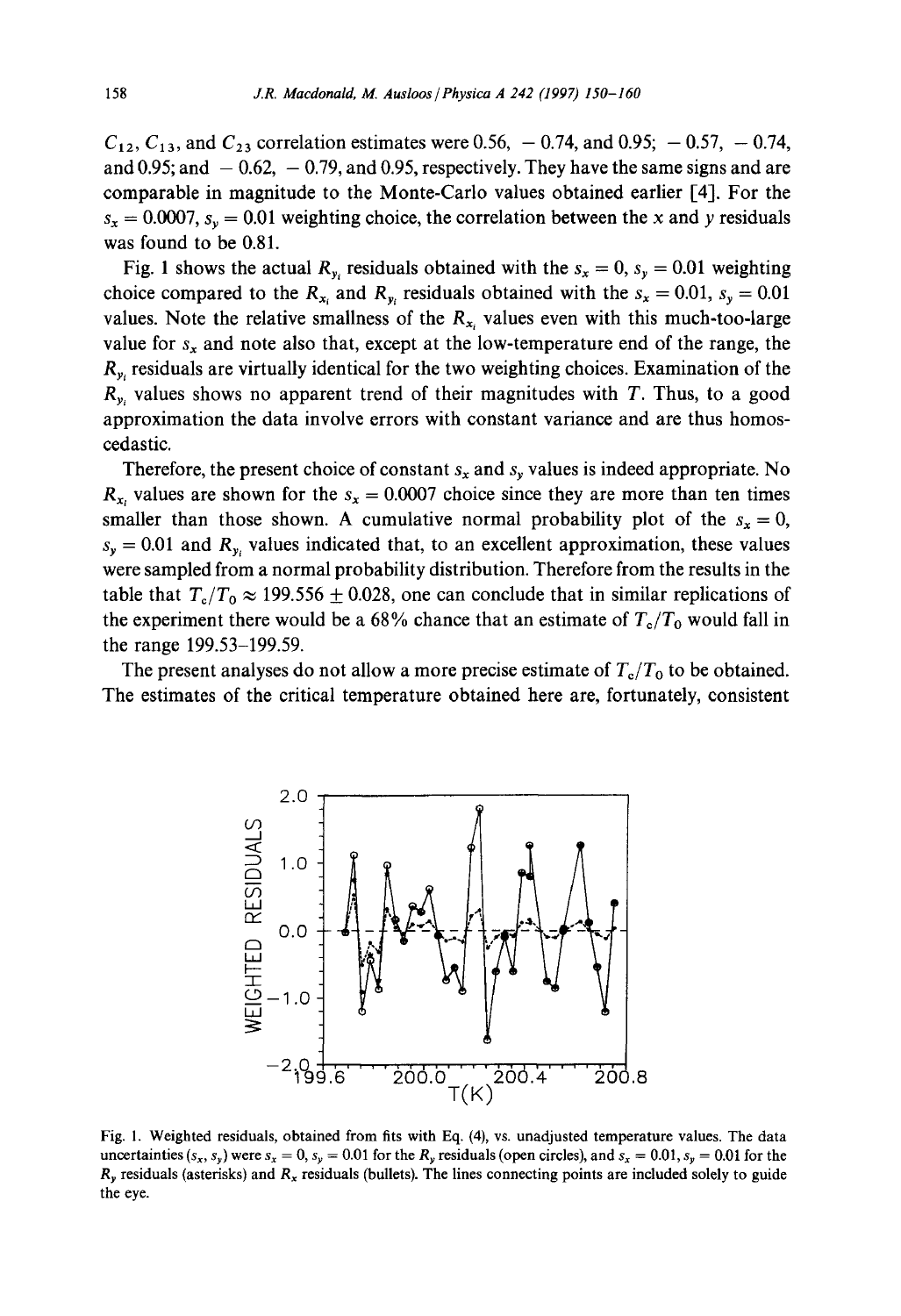with those found earlier for the present material. The present work leads, however, to appreciable differences in conclusions about the critical behavior itself.

The above results suggest that it is highly unlikely that  $\lambda$  could be negative and as large as  $\frac{1}{3}$ , the result expected when quadrupolar as well as dipolar effects are present and important, but they do not entirely rule out the possibility of power-law response with a value of  $\lambda$  near 0.11, the expected value for  $\alpha n = 1$ , three-dimensional Ising-like model. Nevertheless, it is clear that a log-behavior law, consistent with an  $n = 2$  (XY model) for the transition, yields much better defined parameter estimates than does power-law fitting equation with  $\lambda > 0$ , (even on taking into account some possible lattice softening), unless one of the power-law parameters is held fixed. Even if the log law is not strictly obeyed, the small values of  $\lambda$  theoretically predicted for the 3D XY model are consistent with the log-law predictions. Therefore, we conclude that the 3D XY model is that best representing the phase transition in TbZn, and that well-known [10] fitting methods can lead to reliable conclusions in magnetic systems, just as was the case in previously studied ones like He, near its lambda point. The best estimate for  $T_c$ , itself obtained from fitting with the log-behavior law, was 199.56  $\pm$  0.03 K.

It should still be emphasized that, here we investigated only the temperature range above  $T<sub>e</sub>$ . There is no doubt, that it is of interest to investigate the behavior below a critical temperature if one wants to discuss the critical amplitudes [9,24]. They also help deciding on the order parameter symmetry. We cannot realistically do so here, as we have mentioned in the introduction, first because the contribution from the ordered state is roughly proportional to the square of the magnetization, leading to two extra parameters: the critical exponent and the amplitude of the magnetization; secondly, because in magnetic systems, domains appear in the ordered phase, leading to a definite noise depending on the sweeping (cooling or heating) rate  $[25]$ ; and because the lattice might have a softening behavior  $[21,22]$ . Even though the latter effect is sometimes taken into account in calculating critical exponents, the first two causes make analysis of the low-temperature side uninteresting at our present level.

In conclusion, this study has illustrated difficulties inherent in reaching definitive conclusions about appropriate fitting models and their parameter values near a critical point, even when excellent data are available. Carefully performed statistical data analysis can, however, lead to unambiguous interpretation of physical processes. This was demonstrated here for the (temperature derivative of the) electrical resistivity at a magnetic transition.

## **Acknowledgements**

This work was financially supported by an ARC (94-99/174) grant from the Ministery of Higher Education through the Research Council of the University of Liège.